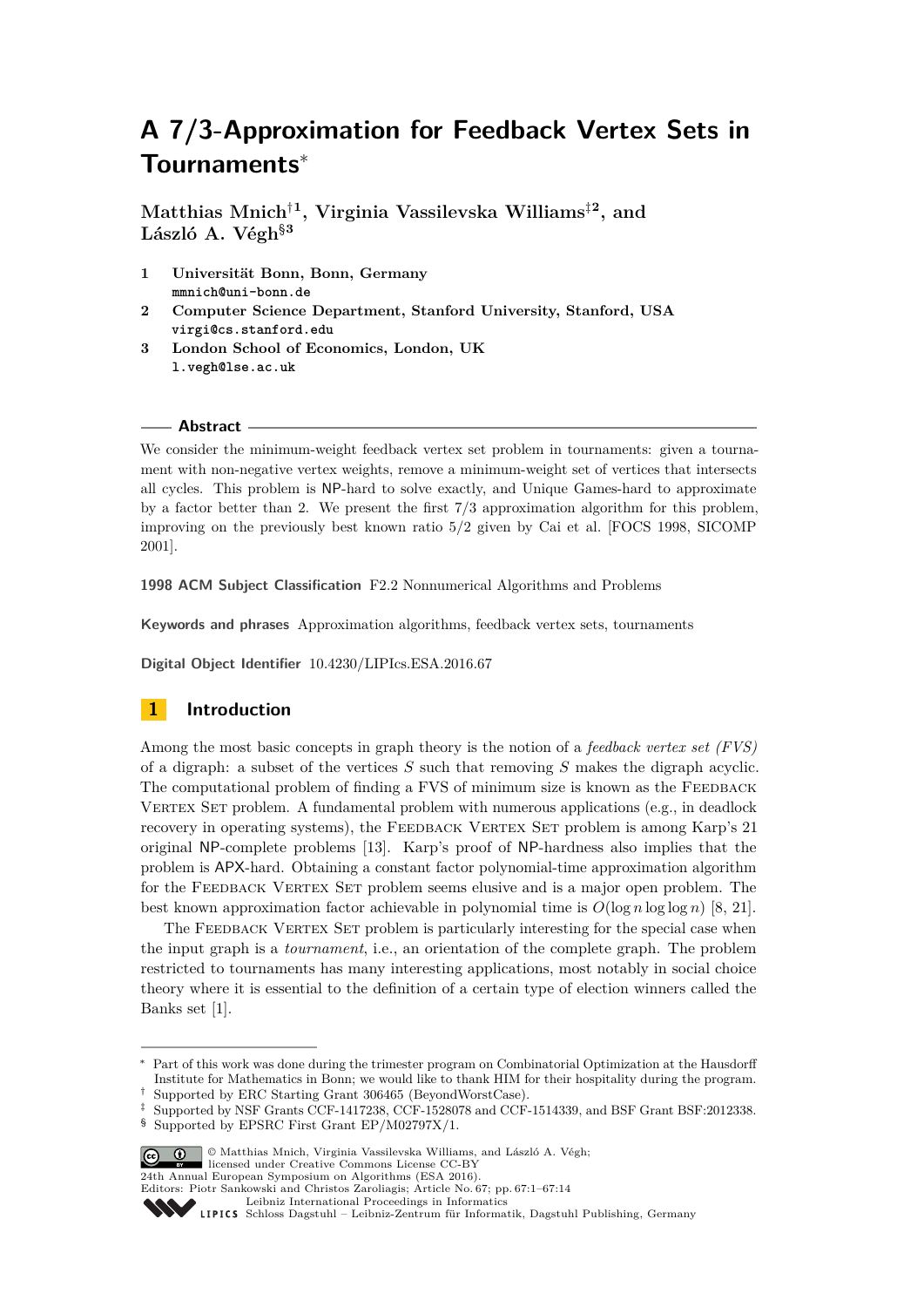# **67:2 A 7/3-Approximation for Feedback Vertex Sets in Tournaments**

The FEEDBACK VERTEX SET problem remains NP-complete and APX-hard in tournaments. Moreover, Speckenmeyer [\[22\]](#page-13-2) gave an approximation-ratio preserving polynomial time reduction from the VERTEX COVER problem in general undirected graphs to the FEEDBACK VERTEX SET problem in tournaments. Consequently, the FVS problem in tournaments cannot be approximated in polynomial time within a factor better than 1*.*3606, unless  $P = NP$  [\[6\]](#page-12-3), and not within a factor better than 2 assuming the Unique Games Conjecture (UGC) [\[14\]](#page-12-4).

On the upper bound side, the FEEDBACK VERTEX SET problem in tournaments admits an easy 3-approximation algorithm: while the tournament contains a directed triangle, place all the triangle vertices in the FVS and remove them from the tournament (see also Bar-Yehuda and Rawitz [\[2\]](#page-12-5) for another simple 3-approximation algorithm). Cai, Deng and Zang [\[4\]](#page-12-6) improved the simple algorithm and gave a polynomial time algorithm with approximation guarantee 5*/*2, even in the case when vertices have non-negative weights and one seeks a solution of approximate minimum weight.

In this paper we develop a  $7/3$ -approximation algorithm for the minimum weight FEEDback Vertex Set problem in tournaments, obtaining the first improvement over the eighteen year old result of Cai et al. [\[4\]](#page-12-6). Our result shows that the 2.5-approximation ratio is not best possible, and gives hope that a 2-approximation algorithm, that would be optimal under the UGC, might be achievable.

<span id="page-1-0"></span>▶ **Theorem 1.** *There exists a polynomial-time*  $7/3$ -*approximation algorithm for finding a minimum-weight feedback vertex set in a tournament.*

In the process of proving the above theorem, we uncover a structural theorem about tournament graphs that has interesting connections to the tournament colouring problem investigated by Berger et al. [\[3\]](#page-12-7). We explain these connections in Sect. [5.](#page-11-0)

#### **1.1 Overview**

Let us first give an overview of Cai et al.'s result [\[4\]](#page-12-6). Let  $\mathcal{T}_5$  denote the set of tournaments on 5 vertices where the minimum FVS has size 2 (note that every tournament on 5 vertices has a FVS of size at most 2). Cai et al. showed that for any tournament free of subtournaments from  $\mathcal{T}_5$ , the minimum-weight FVS problem becomes polynomial-time solvable. They in fact show that the natural LP relaxation of the problem is integral in  $\mathcal{T}_5$ -free tournaments: the minimum weight of a FVS equals the maximum value of a fractional directed triangle packing.

For the special case of unit weights only, their 5*/*2-approximation algorithm starts by greedily choosing subtournaments in  $\mathcal{T}_5$ , and including all 5 vertices in the FVS. Once the remaining tournament admits no more subtournaments in  $\mathcal{T}_5$ , the optimal covering algorithm is used. The algorithm returns a 5*/*2-approximate solution, since every step of removing a subtournament decreases the optimum value by at least 2, and includes 5 vertices in the FVS. The algorithm extends to non-negative weights using the local ratio technique.

We now give an overview of our approach. We define the set  $\mathcal{T}_7$  as the set of 7-vertex tournaments where the minimum size of a FVS is 3. The algorithm comprises two stages. The first stage uses the iterative rounding technique, and removes all subtournaments in  $\mathcal{T}_7$ ; the weight of the vertices included at this stage will be at most 7*/*3-times the decrease in the optimum weight. In the second stage, we give a 7*/*3-approximate combinatorial algorithm for the remaining  $\mathcal{T}_7$ -free tournament.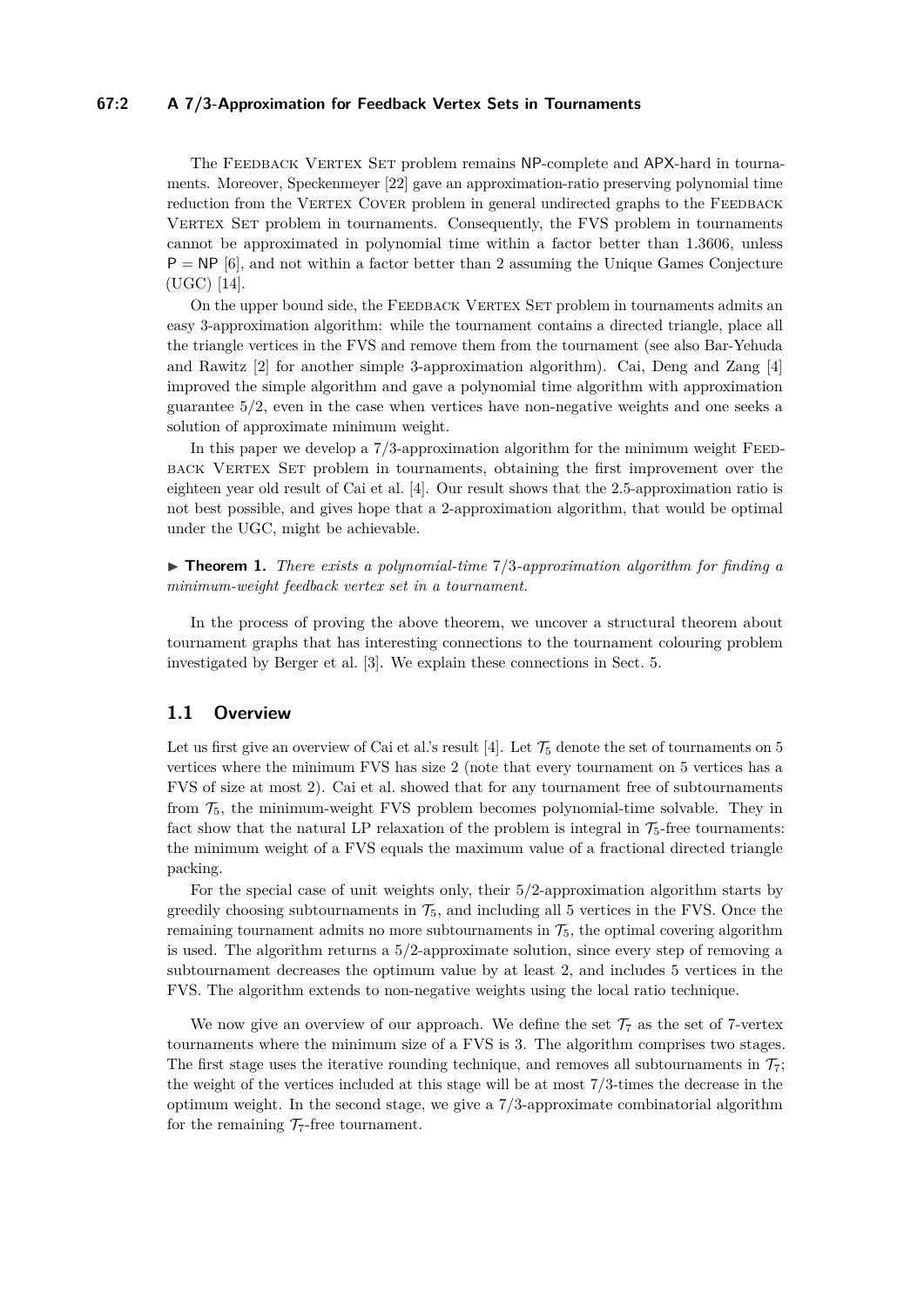The analogous first stage of Cai et al. obtains a worse factor 5*/*2. In the second stage, their algorithm delivers an optimal solution. In contrast, we only give an approximation algorithm in the second stage, but that is sufficient for the overall approximation guarantee.

We now provide some more detail of the two stages. In the first stage we use the iterative rounding technique. We formulate the natural LP relaxation of the minimum-weight FVS problem in the given tournament *T*, including a covering constraint for every directed triangle of *T*, and further we include that every subtournament of *T* belonging to  $\mathcal{T}_7$  must be covered by at least three vertices. We consider an optimal solution of the LP relaxation. If there is a vertex of *T* with fractional value at least 3*/*7, we include it in our FVS and remove it from *T*. We then resolve the LP on the remaining tournament, and again include a vertex with fractional value at least  $3/7$ , if there exists one. We iterate until there are no more such vertices. At this point, the tournament will be  $\mathcal{T}_7$ -free, and the fractional optimum value equals exactly one third of the total weight of the vertices (see Lemma [6\)](#page-5-0).

In the second stage, we develop a polynomial time combinatorial algorithm that delivers a FVS of weight at most  $7/9$  times the *total weight* of the vertices in a  $7/7$ -free tournament (Theorem [4\)](#page-5-1). This algorithm implies our main theorem, since an optimal FVS in the remaining  $\mathcal{T}_7$ -free tournament is of size at least the optimum fractional value, which by the previous paragraph is exactly a third of the total weight of the nodes, which itself is at least  $1/3 \cdot 9/7 = 3/7$  of the size of the FVS returned.

To prove Theorem [4,](#page-5-1) we decompose the vertex set into "layers". Our algorithm divides the vertices into  $\mathcal{T}_5$ -free layers, while also identifying a certain vertex set *S* to be included in the FVS right away. Our final FVS will be composed of the initially selected *S*, every second layer, and the optimal FVS's inside the remaining layers. To obtain these, we use Cai et al.'s algorithm as a subroutine to find an optimal solution on a  $\mathcal{T}_5$ -free layer. The layering idea is inspired by Cai et al.'s structural analysis of  $\mathcal{T}_5$ -free tournaments; nevertheless, we use it quite differently.

It is natural to conjecture that our approach can be extended to lead to a  $(2 + \varepsilon)$ approximation for the FVS problem in tournaments, for all  $\varepsilon > 0$ . At this point it is unclear how to improve the approximation ratio in the above second stage. Nevertheless, our paper provides the next substantial step towards reaching the UGC-based lower bound.

# **1.2 Related work**

Feedback vertex sets in tournaments are a well-studied subject. Dom et al. [\[7\]](#page-12-8) showed how to decide existence of an FVS of size at most *k* in time  $2^k \cdot n^{O(1)}$ , and gave a kernel with  $O(k^2)$ vertices. An exponential-time algorithm by Fomin et al. [\[10\]](#page-12-9) finds an FVS of minimum size in time  $O(1.674^n)$ , improving on earlier algorithms [\[18,](#page-12-10) [7,](#page-12-8) [11,](#page-12-11) [16\]](#page-12-12). Gaspers and Mnich [\[11\]](#page-12-11) gave a polynomial-space algorithm to enumerate all minimal FVS of a given tournament with polynomial delay; the currently best upper bound on their number is  $O(1.6667<sup>n</sup>)$  [\[10\]](#page-12-9).

The related question of FVS in *bipartite* tournaments has also been studied, i.e., orientations of the complete bipartite graph. First, Cai et al. [\[5\]](#page-12-13) using a similar framework to their 5*/*2-approximation algorithm [\[4\]](#page-12-6), developed a 7*/*2-approximation algorithm for FVS in bipartite tournaments. This was improved by Sasatte [\[20\]](#page-13-3) giving a 3-approximation, and finally, by van Zuylen [\[23\]](#page-13-4) who developed a polynomial time 2-approximation algorithm.

Iterative rounding is a standard and powerful method in approximation algorithms; we refer the reader to the book by Lau et al. [\[17\]](#page-12-14). The approach was made popular by Jain's groundbreaking 2-approximation for survivable network design [\[12\]](#page-12-15), and the main application area is network design. However, the same principle was already used earlier for various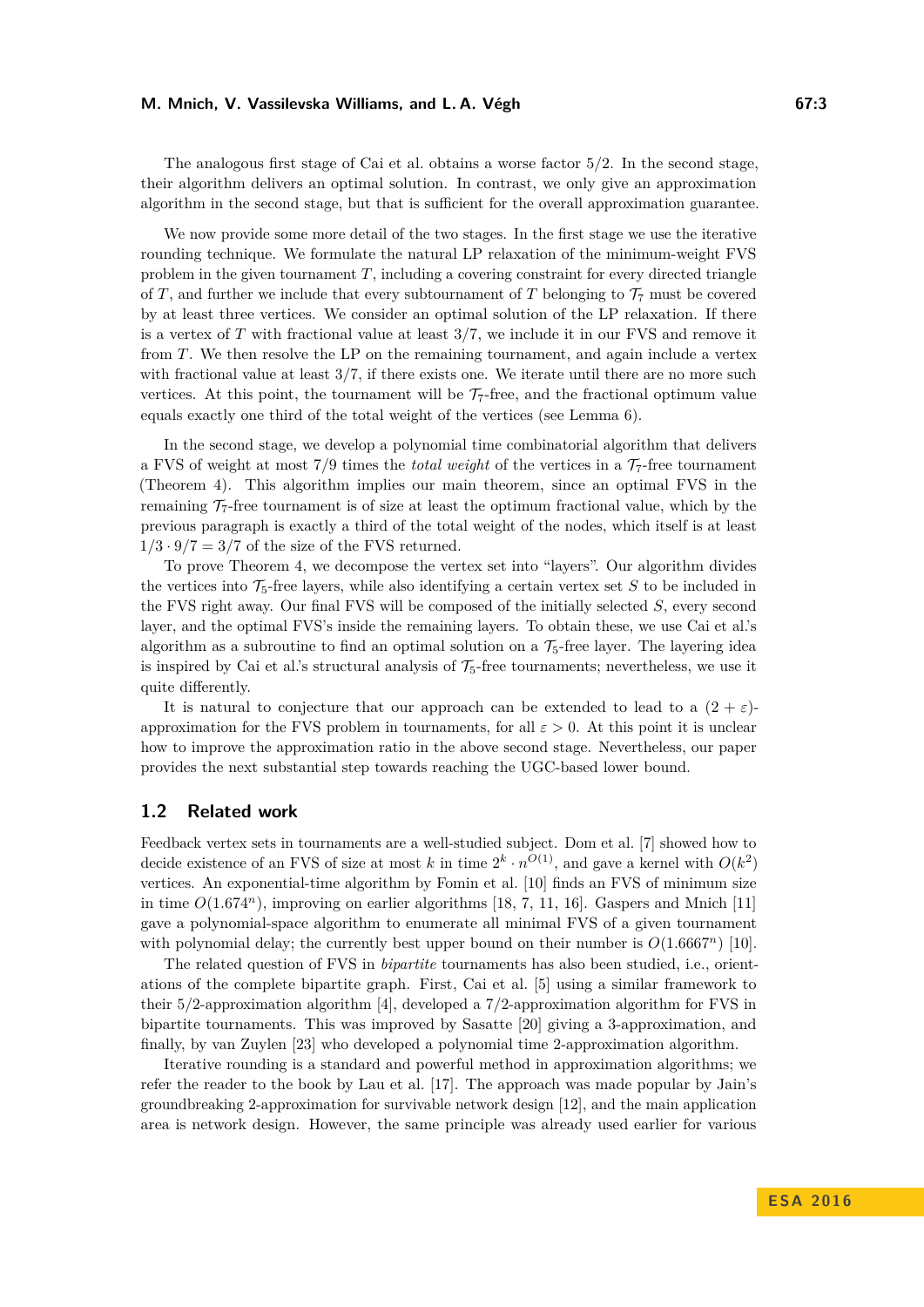<span id="page-3-0"></span>

**Figure 1** Examples of tournaments from  $\mathcal{T}_5$  and  $\mathcal{T}_7$ .

problems. In particular, Krivelevich used implicitly iterative rounding for the undirected triangle cover problem [\[15\]](#page-12-16); our application is similar to his argument. Van Zuylen [\[23\]](#page-13-4) used iterative rounding for FVS in bipartite tournaments.

The CLUSTER VERTEX DELETION problem is another restrictions of the vertex cover problem in 3-uniform hypergraphs. Here the goal is to cover all induced paths of length 2 in an undirected graph. A very recent paper by Fiorini et al. [\[9\]](#page-12-17) provides a 7/3-approximation algorithm for CLUSTER VERTEX DELETION, improving on the previous best ratio 2.5. An approximation-preserving reduction from the VERTEX COVER problem shows that the best possible factor is 2 under the Unique Games Conjecture. Despite these similarities, no approximation-preserving reduction is known between CLUSTER VERTEX DELETION and FVS in Tournaments. The techniques used are also quite different.

# **2 Description of the Algorithm**

Let  $T = (V, A)$  be a tournament, equipped with a weight function  $w : V \to \mathbb{R}_{\geq 0}$ . An arc between  $u, v \in V$  will be denoted by  $(u, v) \in A$  or  $u \to v$ . The tournament *T* is *transitive* if it does not contain any directed cycles, or equivalently, its vertices admit a topological order. A vertex set  $S \subseteq V$  is a *feedback vertex set* if  $T[V \setminus S]$  is transitive. For a vertex set  $S \subseteq V$ , let *T* − *S* denote the tournament resulting from the removal of the vertex set *S* from *T*. If  $S = \{v\}$  has a single element, we also use the notation  $T - v$ .

The following straightforward characterization of FVS's in tournaments is well-known.

<span id="page-3-1"></span>**Proposition 2.** For any tournament  $T$ , a set  $S$  is a feedback vertex set for  $T$  if and only *if S intersects every directed triangle of T.*

Let  $\mathcal{T}_5$  denote the family of tournaments  $T'$  on 5 vertices that do not contain a transitive subtournament on 4 vertices; equivalently, every FVS of  $T'$  has size at least 2. The set  $\mathcal{T}_5$ contains 3 tournaments, the same ones used by Cai et al. [\[4\]](#page-12-6). Characterizations of many related classes of tournaments were given by Sanchez-Flores [\[19\]](#page-13-5).

Our main focus will be the set  $\mathcal{T}_7$  defined as follows. Let  $\mathcal{T}_7$  denote the family of tournaments on 7 vertices that do not contain a transitive subtournament on 5 vertices. This is equivalent to the property that every FVS is of size at least 3. We remark that  $\mathcal{T}_7$  consists of 121 tournaments.

Fig. [1](#page-3-0) gives important examples of tournaments  $S_5 \in \mathcal{T}_5$  and  $S_7 \in \mathcal{T}_7$ . The arcs not included in the figures can be oriented arbitrarily; hence both figures represent multiple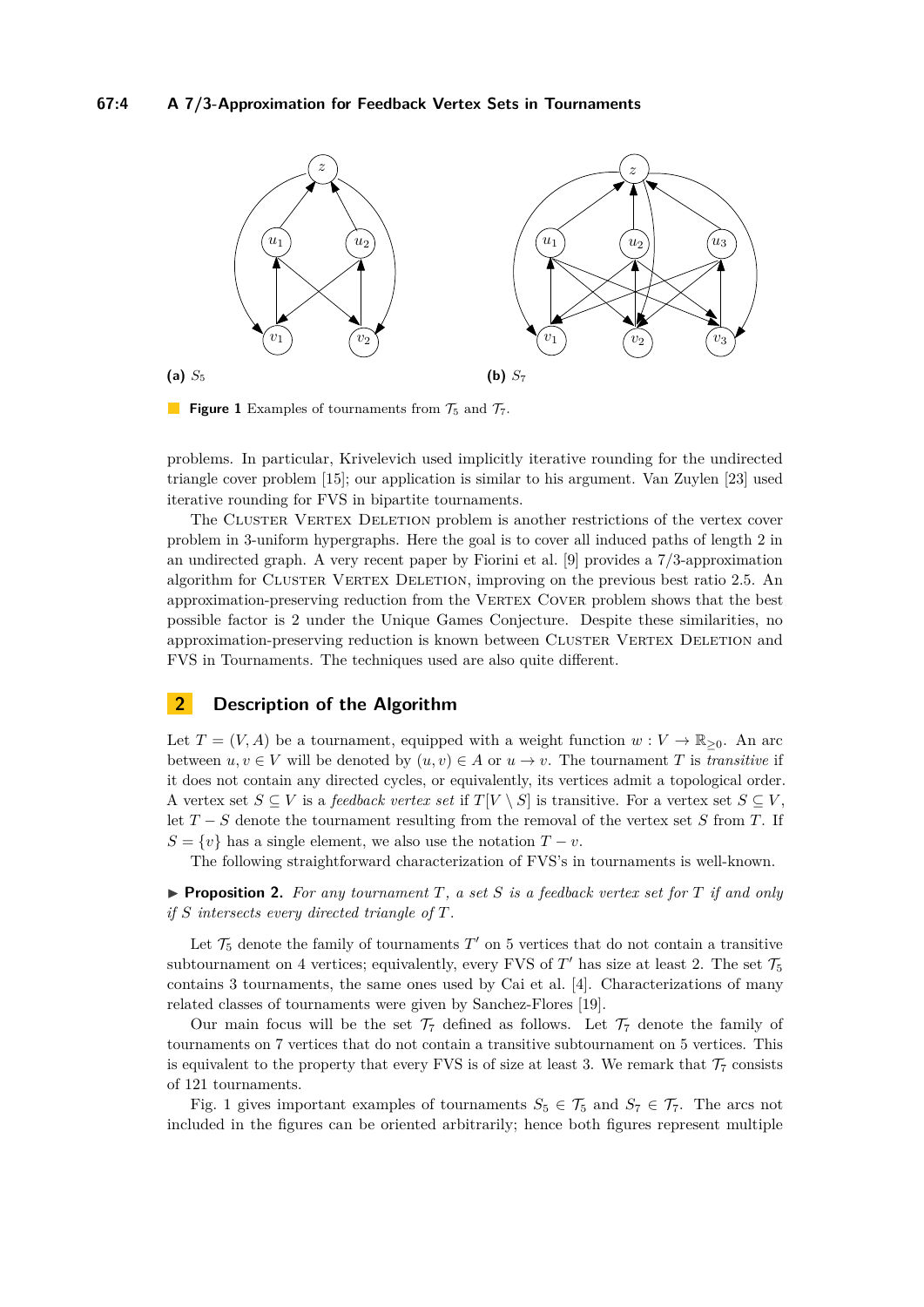<span id="page-4-1"></span>**Algorithm 1** Tournament FVS **Input:** A tournament  $T = (V, A)$  with weight function  $w: V \to \mathbb{Q}_{\geq 0}$ . **Output:** A feedback vertex set of *T* of weight at most  $\frac{7}{3}OPT(T)$ . 1: Initialize  $F = \emptyset$ ,  $T' = T$ . 2: Find an optimal solution  $x^*$  to  $(LP)$ . 3: **while**  $T' \neq \emptyset$  and there exists a vertex  $v \in V(T')$  with  $x_v^* \geq \frac{3}{7}$  do 4: Set  $F := F \cup \{v : x_v^* \ge \frac{3}{7}\}$  and  $T' := T' \setminus \{v : x_v^* \ge \frac{3}{7}\}.$ 5: Remove every vertex from  $T'$  not contained in any directed triangle; denote this resulting tournament also by  $T'$ . 6: Solve [\(LP\)](#page-4-0) for  $T'$  to obtain an optimal solution  $x^*$ . 7: If  $T' \neq \emptyset$  then run Algorithm LAYERS (Algorithm [2\)](#page-8-0) for *T'*, returning a FVS *F'* of *T'*.

8: **return**  $F \cup F'$ .

tournaments. Tournament  $S_5$  is identical to  $F_1$  of Cai et al. [\[4\]](#page-12-6). We leave the proof of the following simple claim to the reader.

**Proposition 3.** For the tournaments in Fig. [1,](#page-3-0)  $S_5 \in \mathcal{T}_5$  and  $S_7 \in \mathcal{T}_7$ .

For a tournament *T*, let  $\Delta(T)$  denote the family of vertex sets of directed triangles in *T*. According to Proposition [2,](#page-3-1) *T* is transitive if and only if  $\Delta(T) = \emptyset$ . Similarly,  $\mathcal{T}_5(T)$  and  $\mathcal{T}_7(T)$  denote the family of vertex sets of the subtournaments of T isomorphic to a tournament in  $\mathcal{T}_5$  and  $\mathcal{T}_7$ , respectively. We say that *T* is  $\mathcal{T}_5$ -free if  $\mathcal{T}_5(T) = \emptyset$  and  $\mathcal{T}_7$ -free if  $\mathcal{T}_7(T) = \emptyset$ .

We use iterative rounding for the following LP relaxation of the FVS problem in a tournament  $T = (V, A)$  with weight function  $w: V \to \mathbb{Q}_{\geq 0}$ . For a vector  $x: V \to \mathbb{R}$  and a set  $S \subseteq V$ , let  $x(S) = \sum_{v \in S} x_v$ .

<span id="page-4-0"></span>
$$
\min_{x(R)} w^T x
$$
  
\n
$$
x(R) \ge 1 \quad \forall R \in \Delta(T)
$$
  
\n
$$
x(Q) \ge 3 \quad \forall Q \in \mathcal{T}_7(T)
$$
  
\n
$$
x \ge 0
$$
\n(LP)

Notice that [\(LP\)](#page-4-0) does not impose any constraints for subtournaments in  $\mathcal{T}_5(T)$ . This is an LP of polynomial size. Let  $OPT(T)$  denote the optimum value of  $(LP)$ .

Our algorithm (Algorithm [1\)](#page-4-1), iteratively builds a FVS *F* of *T*, initialized empty. We find an optimal solution  $x^*$  to [\(LP\)](#page-4-0), and as long as there exist vertices *v* such that  $x_v^* \geq \frac{3}{7}$ , we include all of them in *F* and remove them from *T*. We iterate this process, by resolving the LP for the smaller tournament  $T'$ . By the first stage of the algorithm we mean the sequence of these iterative rounding steps, which terminate once  $T'$  becomes empty (in which case we are done), or every fractional value  $x_v^*$  satisfies  $x_v^* < \frac{3}{7}$ .

In this case, the current tournament  $T'$  must be  $\mathcal{T}_7$ -free. Indeed, the constraint on the elements of  $\mathcal{T}_7(T')$  guarantees that in every  $\mathcal{T}_7$  subtournament at least one element must have fractional value at least 3*/*7. Note that this is true already after the very first iteration. The analogous task of removing all subtournaments from  $\mathcal{T}_5(T')$  is done by Cai et al. [\[4\]](#page-12-6) using the local ratio technique. As shown by Bar-Yehuda and Rawitz [\[2\]](#page-12-5), this could also be done via a primal-dual algorithm. The local ratio and primal-dual techniques easily give a 3-approximation for the formulation with triangles only (given as [\(P\)](#page-5-2) in the next section). However, these do not seem to easily extend for our second goal with the iterative rounding, when we only have triangle constraints left, and we proceed as long as there is a vertex of fractional value at least 3*/*7.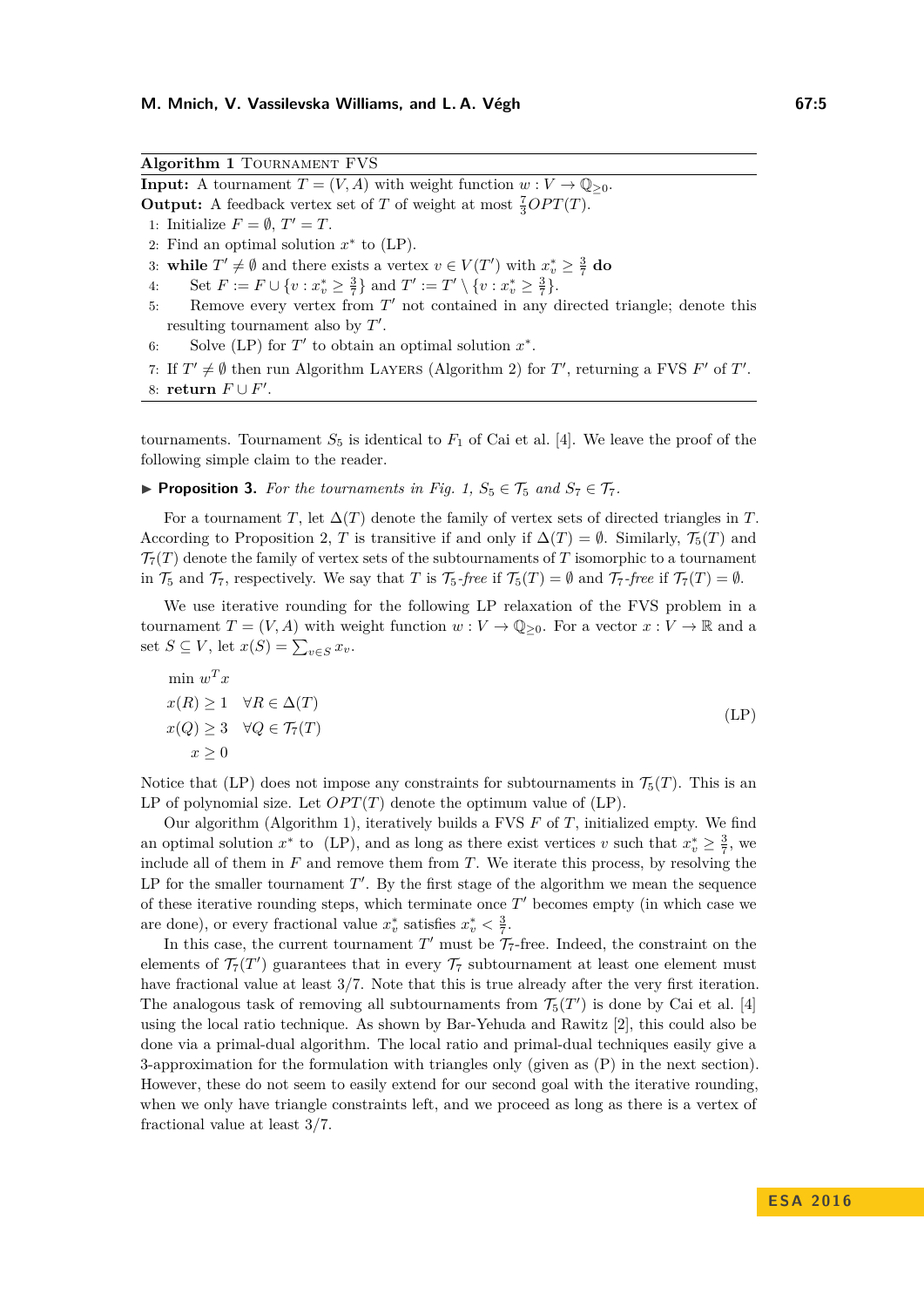#### **67:6 A 7/3-Approximation for Feedback Vertex Sets in Tournaments**

In the second stage we apply Algorithm LAYERS (Algorithm [2\)](#page-8-0). That is the algorithm described in the following theorem.

<span id="page-5-1"></span>**Theorem 4.** *There is an algorithm that, given any*  $\mathcal{T}_7$ -free tournament  $T' = (V', A')$ *with weight function*  $w: V' \to \mathbb{Q}_{\geq 0}$ , in polynomial time finds a FVS F' of T' of weight at  $most \frac{7}{9}w(V')$ *.* 

We defer the description of Algorithm LAYERS as well as the proof of Theorem [4](#page-5-1) to Sect. [4.](#page-6-0) We now prove the validity of Algorithm [1,](#page-4-1) provided this result.

# **3 Proof of Theorem [1](#page-1-0)**

It is straightforward to see that the set  $F \cup F'$  returned by the algorithm is a FVS of *T*. The next simple lemma shows that in every iterative rounding step, the weight of the elements added to  $F$  can be bounded by the decrease of  $OPT(T)$ .

<span id="page-5-3"></span>▶ **Lemma 5.** *In every iteration during the first stage of the algorithm with current tournament T* <sup>0</sup> *and set F, we have*

$$
w(F) \leq \frac{7}{3}(OPT(T) - OPT(T')) .
$$

**Proof.** We prove the claim by induction. It is clearly true at the beginning when  $T' = T$ . Whenever we remove a vertex not contained in any triangle, the left-hand side remains unchanged and the right-hand side may only increase. It is sufficient to prove that if  $x^*$  is an optimal solution to [\(LP\)](#page-4-0) for *T*' and  $S = \{v : x_v^* \ge \frac{3}{7}\} \ne \emptyset$ , then  $OPT(T' \setminus S) + \frac{3}{7}w(S) \le$  $OPT(T')$ .

Note that  $x^*$  restricted to  $T' \setminus S$  is feasible to [\(LP\)](#page-4-0) for  $T' \setminus S$ , and thus  $OPT(T' \setminus S) \leq$  $OPT(T') - \sum_{v \in S} w(v)x_v^* \le OPT(T') - \frac{3}{7}w(S)$ , as required.

As observed above, the tournament  $T'$  at the end of the first stage is  $\mathcal{T}_7$ -free. Theorem [4](#page-5-1) guarantees that the FVS *F*' of *T*' returned by Algorithm LAYERS has weight  $w(F') \leq \frac{7}{9}w(T')$ .

<span id="page-5-0"></span>**Example 1 C** *At the end of the first stage,*  $OPT(T') = \frac{1}{3}w(T')$ *.* 

Before proving this lemma, let us see how it concludes the proof of Theorem [1.](#page-1-0) According to Theorem [4](#page-5-1) and Lemma [6,](#page-5-0)  $w(F') \leq \frac{7}{9}w(T') \leq \frac{7}{3}OPT(T')$ . Using Lemma [5,](#page-5-3) we see that the weight of the constructed FVS  $F \cup F'$  is  $w(F \cup F') \leq \frac{7}{3}OPT(T)$ .

The proof of Lemma [6](#page-5-0) analyzes the LP relaxation with triangle constraints only. At the end of the first stage,  $T'$  is  $\mathcal{T}_7$ -free. Hence, the second set of constraints in  $(LP)$ for  $T'$  is empty. Let us omit these constraints and write  $(LP)$  together with its dual:

<span id="page-5-4"></span><span id="page-5-2"></span>
$$
\min_{w} w^{T} x
$$
\n
$$
x(R) \ge 1 \quad \forall R \in \Delta(T')
$$
\n
$$
x: V \to \mathbb{R}_{+}
$$
\n
$$
\text{(P)} \qquad \sum_{R: v \in R} y_{R} \le w_{v} \quad \forall v \in V'
$$
\n
$$
y: \Delta(T') \to \mathbb{R}_{+}
$$
\n
$$
(D)
$$

**Proof of Lemma [6.](#page-5-0)** If  $\Delta(T') \neq \emptyset$ , then *T*' is empty and the statement of the lemma holds. Therefore, we can assume that  $\Delta(T') \neq \emptyset$ , and that  $x_v^* \leq \frac{3}{7}$  for every  $v \in V'$ , where  $V' = V(T')$  is the vertex set of *T*'.

► Claim 7.  $x_v^* > 0$  for every  $v \in V'$ .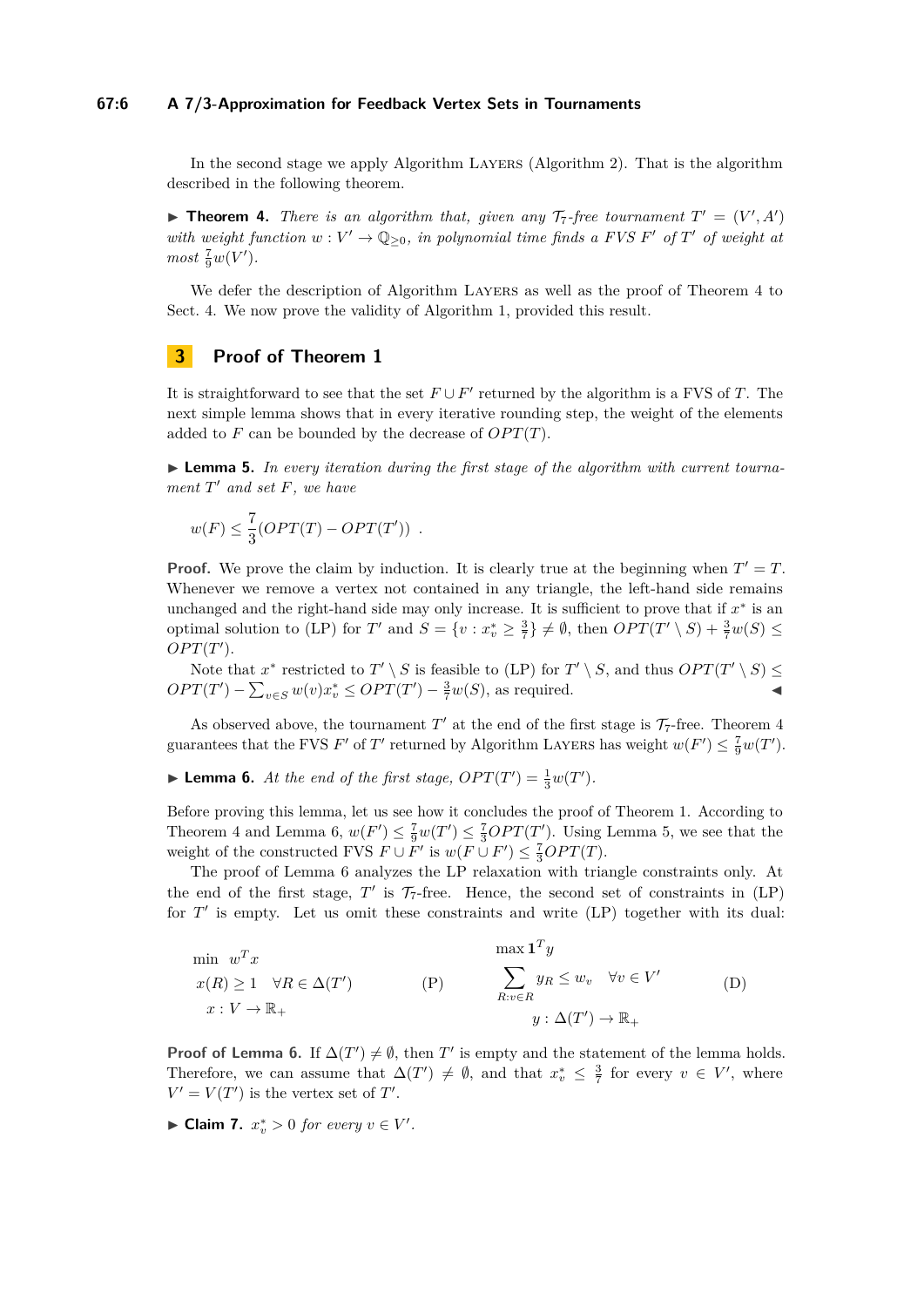**Proof.** For sake of contradiction, suppose that  $x_v^* = 0$  for some  $v \in V'$ . Every vertex in  $T'$ is contained in a directed triangle; say  $\{v, u, z\} \in \Delta(T')$ . The relaxation [\(LP\)](#page-4-0) includes a constraint  $x_v^* + x_u^* + x_z^* \ge 1$ , and therefore  $x_u^* \ge \frac{1}{2}$  or  $x_z^* \ge \frac{1}{2}$ , a contradiction to  $x_v^* \le \frac{3}{7}$  for all  $v \in V'$ . J

By primal-dual slackness, we must have  $\sum_{u \in R} y_R = w(u)$  for all  $u \in V'$ . Then

$$
w(V') = \sum_{u \in V'} \sum_{R: u \in R} y_R = \sum_{R \in \Delta(T')} y_R \sum_{u \in R} 1 = 3 \sum_{R \in \Delta(T')} y_R = 3 \cdot OPT(T'),
$$

completing the proof. In the third equation, we used that every triangle contains exactly three vertices.

# <span id="page-6-0"></span>**4 The Algorithm Layers**

In this section, we present Algorithm LAYERS and prove Theorem [4.](#page-5-1) First, we need the following result by Cai et al. [\[4,](#page-12-6) Sect. 4].

**In Theorem 8** ([\[4\]](#page-12-6)). There exists an algorithm that, given any  $\mathcal{T}_5$ -free tournament  $\hat{T}$  with *non-negative vertex weights, finds in polynomial time a minimum weight FVS in T*ˆ*.*

We shall refer to the algorithm as the CAI-DENG-ZANG algorithm. We also need a property of  $\mathcal{T}_5$ -free tournaments established by Cai et al. [\[4,](#page-12-6) Thm. 3.2].

<span id="page-6-1"></span>**Proposition 9** ([\[4\]](#page-12-6)). For any  $\mathcal{T}_5$ -free tournament  $\hat{T}$  with non-negative vertex weights, the *minimum weight of a FVS equals the maximum value of a fractional triangle packing.*

Observe that computing the maximum value of a fractional triangle packing amounts to solving [\(D\)](#page-5-4) to optimality.

The next simple lemma bounds the cost of the FVS found by the Cai-Deng-Zang algorithm in terms of the total weight of the vertices  $w(\hat{V})$ .

<span id="page-6-2"></span>▶ **Lemma 10.** *Let*  $\hat{T} = (\hat{V}, \hat{A})$  *be a*  $\mathcal{T}_5$ -free tournament with weight function  $w : \hat{V} \to \mathbb{Q}_{\geq 0}$ , and let  $\hat{F}$  be an FVS of  $\hat{T}$  returned by the CAI-DENG-ZANG algorithm applied to  $(\hat{T}, w)$ . *Then*  $w(\hat{F}) \leq w(\hat{V})/3$ *.* 

**Proof.** By Proposition [9,](#page-6-1) the polyhedron [\(P\)](#page-5-2) applied to  $T' = \hat{T}$ , and *w* is integral. Setting  $x_v = \frac{1}{3}$  for every  $v \in \hat{V}$  is a feasible solution, and hence  $w(\hat{F}) \leq w(\hat{V})/3$ .

# **4.1 Layers from a vertex**

Recall that Theorem [4](#page-5-1) takes as input a  $\mathcal{T}_7$ -free tournament  $T' = (V', A')$  with weight function  $w: V' \to \mathbb{Q}_{\geq 0}$ . For a set  $S \subseteq V'$ , let  $N(S) = \{v \notin S \mid \exists u \in S, v \to u\}$  denote the set of its in-neighbours; let  $N(u) := N({u}) = {v \mid v \to u}.$ 

For any vertex  $z \in V'$  and  $\ell \in \{1, \ldots, n\}$ , let us define  $V_{\ell}(z)$  as the set of vertices *v* such that the shortest directed path from *v* to *z* has length exactly  $\ell - 1$ . Equivalently, let  $V_1(z) = \{z\}, V_2(z) = N(z)$ , and for  $\ell \geq 2$  let

$$
V_{\ell+1}(z) := \{ v \in V' \setminus (V_1(z) \cup \ldots \cup V_{\ell}(z)) \mid \exists u \in V_{\ell}(z), v \to u \} .
$$

These correspond to the layers of the BFS algorithm starting from *z*. We will prove the following structural result. For two disjoint sets  $S, Z \subseteq V'$ , let us say that *Z in-dominates S* if for every  $s \in S$  there exists a  $z \in Z$  with  $s \to z$ . We say that  $Z$  2*-in-dominates*  $S$  if  $Z$  has a subset  $Z' \subseteq Z$  with  $|Z'| \leq 2$  such that  $Z'$  in-dominates *S*.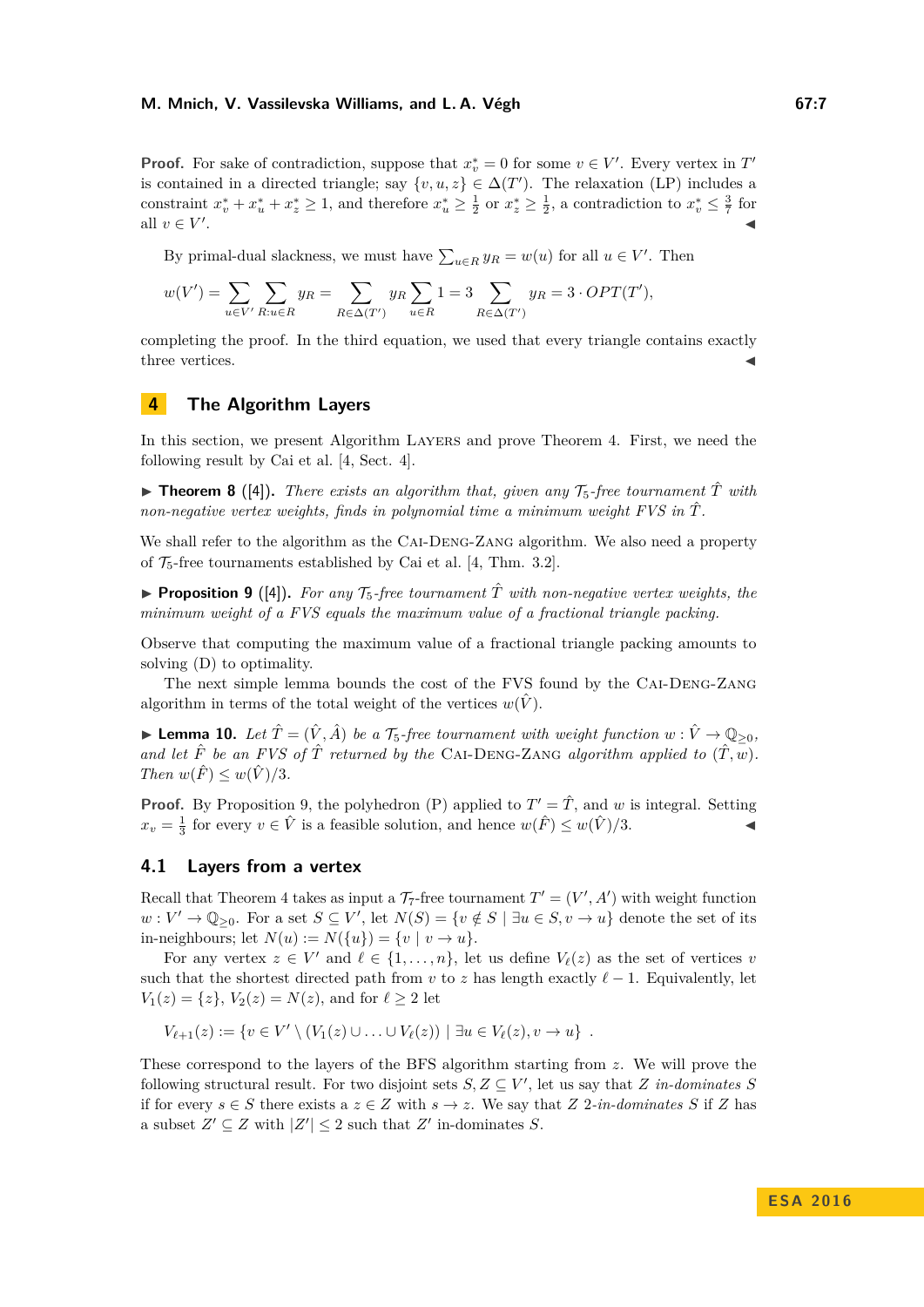#### **67:8 A 7/3-Approximation for Feedback Vertex Sets in Tournaments**

<span id="page-7-0"></span> $\triangleright$  **Theorem 11.** For every vertex *z* of positive in-degree, the following hold:

- (a) *The set*  $V_3(z)$  *is*  $\mathcal{T}_5$ -free, and *is* 2-in-dominated by  $V_2(z)$ *.*
- **(b)** *The set*  $V_4(z)$  *is*  $\mathcal{T}_5$ -free, and *is* 2-in-dominated by  $V_3(z)$ *.*
- **(c)** *If z* is a minimum in-degree vertex in the tournament, then  $V_3(z) \neq \emptyset$ , and  $V_2(z)$  is also T5*-free.*

The proof of Theorem [11](#page-7-0) is given in Sect. [4.4.](#page-9-0) Let us now provide some context and motivation. Cai et al. [\[4\]](#page-12-6) showed that for any  $\mathcal{T}_5$ -free tournament, if we select a minimum indegree vertex *z*, then every layer  $V_i(z)$  induces a transitive tournament and is 1-in-dominated by  $V_{i-1}(z)$ . This is an important step in their algorithm for finding the exact optimal solution in  $\mathcal{T}_5$ -free tournaments.

Assume that the analogous property held for  $\mathcal{T}_7$ -free tournaments  $T'$ : starting from a minimum in-degree vertex *z*, every layer  $V_{i-1}(z)$  is  $\mathcal{T}_5$ -free. Then one could get a FVS of  $T'$ with weight at most  $\frac{2}{3}w(V')$  as follows. Compare the total weight of the even and odd layers, and include in the FVS whichever of the two is smaller. Let us assume the total weight of the odd layers is smaller; the argument is same for the other case. For every remaining even layer  $V_i(z)$ , run the CAI-DENG-ZANG algorithm to obtain a FVS  $F_i$  of  $V_i(z)$ . Form the final FVS  $F'$  of  $T'$  as the union of all odd layers and the union of the  $F_i$ 's for the even layers. Using Proposition [10,](#page-6-2) it is easy to verify that  $w(F') \leq \frac{2}{3}w(V')$ . Further, *F'* will be a FVS of  $T'$ , since by the construction of the  $V_i(z)$ 's, every triangle must fall on consecutive layers. That is, it is, if a triangle *T* intersects layers  $V_i(z)$  and  $V_j(z)$  with  $i < j$ , then  $j \leq i + 2$ , and if  $j = i + 2$  then *T* must also intersect layer  $V_{i+1}(z)$ .

However, Theorem [11](#page-7-0) only claims  $\mathcal{T}_5$ -freeness of layers  $V_i(z)$  for  $i \leq 4$ . This property might not hold for higher values of *i*. To overcome this difficulty, we modify the layering procedure. While the layers are constructed, we already include certain vertices in the final FVS. This is to make sure that for every layer  $U_i$ , it holds that  $U_i = V_j(z')$  in some subtournament of *T*, for a certain vertex  $z'$  in a previous layer and  $j = 3$  or  $j = 4$ . Hence Theorem [11](#page-7-0) guarantees that all constructed layers are  $\mathcal{T}_5$ -free. The construction of the final FVS will be a modification of the simple argument above.

# **4.2 Description of the layering algorithm**

The algorithm (Algorithm [2\)](#page-8-0) first partitions the vertex set *V*' into  $S \cup \bigcup_{j=1}^{2k} U_j$  for some  $2k \leq n$ . We now describe how the layers are constructed in Steps 1-11. We start by setting  $U_1 = \{z_1\}$  for a vertex  $z_1$  of minimum in-degree. We let  $U_2 = N(z_1)$  be the set of in-neighbours of  $z_1$ . The set *W* will denote the set of vertices not yet included in some  $U_k$  or in *S*; at this point,  $W = V' \setminus (U_1 \cup U_2)$ .

While *W* is not empty, we construct an odd layer  $U_{2k+1}$ , an even layer  $U_{2k+2}$ , and  $S_{2k+1}$ as follows. First consider the case when  $U_{2k}$  has at least one in-neighbour in *W*. We set  $U_{2k+1} = N(U_{2k}) \cap W$ , and remove  $U_{2k+1}$  from *W*. Let *U*<sup>'</sup> be the set of in-neighbours of  $U_{2k+1}$  in W. We note that  $U' = \emptyset$  is possible. We partition U' into  $U_{2k+2}$  and  $S_{2k+2}$ , and remove *U*' from *W*. To obtain this partitioning, we pick a vertex  $z_{2k+1} \in U_{2k+1}$  such that  $w(N(z_{2k+1}) ∩ U') \geq w(U')/2$ . The existence of such a vertex  $z_{2k+1}$  is non-trivial, and will be proved in Lemma [12\(](#page-8-1)c). We set  $U_{2k+2} = N(z_{2k+1}) \cap U'$ , and  $S_{2k+2} = U' \setminus U_{2k+2}$ ; the set  $S_{2k+2}$  will be part of *S*.

Let us now address the case when  $U_{2k}$  does not have any in-neighbours in *W*. In this case, we select  $U_{2k+1} = \{z\}$  for a vertex  $z \in W$  that has minimum in-degree inside W. We refer to the latter scenario as a *fresh start*. We set  $U_{2k+2}$  as the set of in-neighbours of z in *W*, and remove these vertices from *W*; here  $U_{2k+2} = \emptyset$  is possible.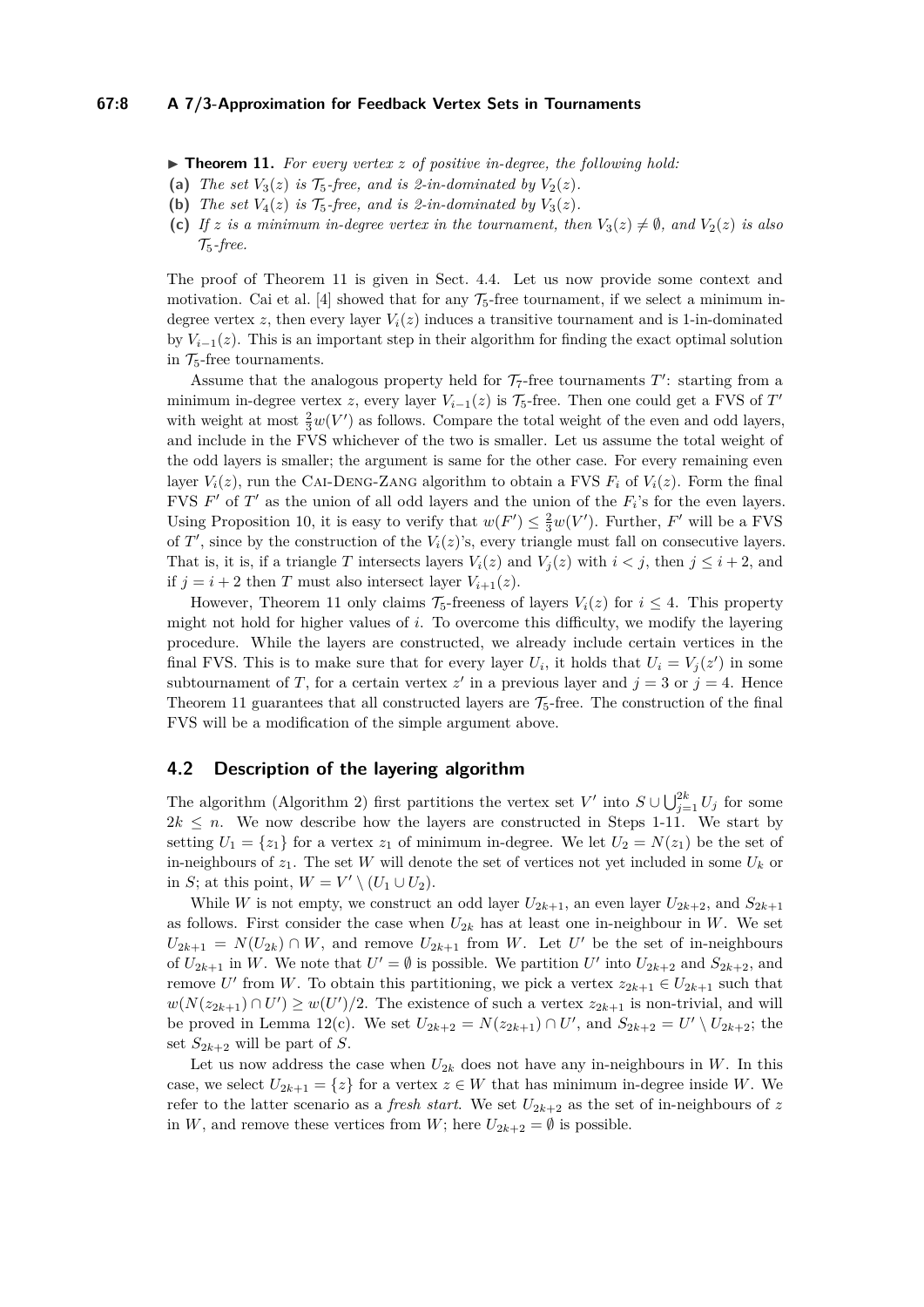<span id="page-8-0"></span>**Algorithm 2** Layers

**Input:** A  $\mathcal{T}_7$ -free tournament  $T' = (V', A')$  with weight function  $w: V' \to \mathbb{Q}_{\geq 0}$ . **Output:** A feedback vertex set  $F'$  of  $T'$  of weight at most  $\frac{7}{9}w(V')$ . 1: Choose  $z_1$  as a vertex of minimum in-degree. 2: Set  $U_1 := \{z_1\},\$ 3: Set  $U_2 := N(z_1), W := V' \setminus (U_1 \cup U_2), k := 1.$ 4: while  $W \neq \emptyset$  do 5: **if**  $N(U_{2k}) \cap W \neq \emptyset$  then 6: Set  $U_{2k+1} := N(U_{2k}) \cap W$ , 7:  $W := W \setminus U_{2k}.$ 8: Set  $U' := N(U_{2k+1}) \cap W$ ,  $W := W \setminus U'$ . 9: Choose  $z_{2k+1} \in U_{2k+1}$  such that  $w(U' \cap N(z_{2k+1})) \geq w(U')/2$ . 10: Set  $U_{2k+2} := U' \cap N(z_{2k+1});$   $S_{2k+2} := U' \setminus N(z_{2k+1}).$ 11: **else** //fresh start 12: Choose  $z \in W$  with  $|N(z) \cap W|$  minimal. 13: Set  $U_{2k+1} := \{z\}, U_{2k+2} := N(z) \cap W$ , and  $S_{2k+2} := \emptyset$ . 14: Set  $W := W \setminus (U_{2k+1} \cup U_{2k+2}).$ 15: Set  $k := k + 1$ . 16: Set  $L_0 := \bigcup_{j=1}^k U_{2j}$ ,  $L_1 := \bigcup_{j=0}^{k-1} U_{2j+1}$ , and  $S := \bigcup_{j=1}^k S_{2j}$ . 17: **if**  $w(L_0) \geq w(L_1)$  **then** 18: Run the CAI-DENG-ZANG algorithm for every  $U_{2j}$  to obtain a FVS  $F_{2j}$  of  $U_{2j}$ . 19: Set  $F' := (\cup_{j=1}^k F_{2j}) \cup S \cup L_1$ . 20: **else** 21: Run the CAI-DENG-ZANG algorithm for every  $U_{2j+1}$  to obtain a FVS  $F_{2j+1}$  of  $U_{2j+1}$ . 22: Set  $F' := (\bigcup_{j=0}^{k-1} F_{2j+1}) \cup S \cup L_0$ . 23: **return**  $F'$ .

The layering procedure finishes once  $W = \emptyset$ . At this point, we denote by  $L_0 = \bigcup_{j=1}^k U_{2j}$ the set of all even and by  $L_1 = \bigcup_{j=0}^{k-1} U_{2j+1}$  the set of all odd layers, and by  $S = \bigcup_{j=1}^{k} S_{2j}$  the set of vertices removed during the procedure. Thus,  $V' = S \cup L_0 \cup L_1$ . Given the layering, the algorithm constructs a FVS in Steps 12-18 as follows. If  $w(L_0) \geq w(L_1)$ , then we use the CAI-DENG-ZANG algorithm to find an optimal FVS  $F_{2j}$  in all even layers  $U_{2j}$ . We set the entire FVS as  $F' := (\cup_{j=1}^k F_{2j}) \cup S \cup L_1$ . Otherwise, we use the CAI-DENG-ZANG algorithm in all odd layers to find optimal FVS's  $F_{2j+1}$ , and set  $F' := (\cup_{j=0}^{k-1} F_{2j+1}) \cup S \cup L_0$ .

The algorithm clearly runs in polynomial time: every while cycle decreases the size of *W* by at least one, and every step amounts to examining in-neighbourhoods of vertices and comparing weights of sets.

### **4.3 Proof of correctness**

The following lemma summarizes the essential properties of the layering obtained.

<span id="page-8-1"></span> $\triangleright$  **Lemma 12.** *The sets S and*  $U_i$  *returned by Algorithm* LAYERS *satisfy the following properties.*

- (a) *If*  $i > j + 1$ *, then*  $u \to v$  *for every*  $u \in U_j$  *and*  $v \in U_j$ *.*
- (b) *Every subtournament*  $T'[U_i]$  *is*  $\mathcal{T}_5$ -free.
- (c) *There always exists a vertex*  $z_{2i+1} \in U_{2i+1}$  *as required in line 9 of the algorithm.*
- (d)  $w(S) \leq w(L_0)$ .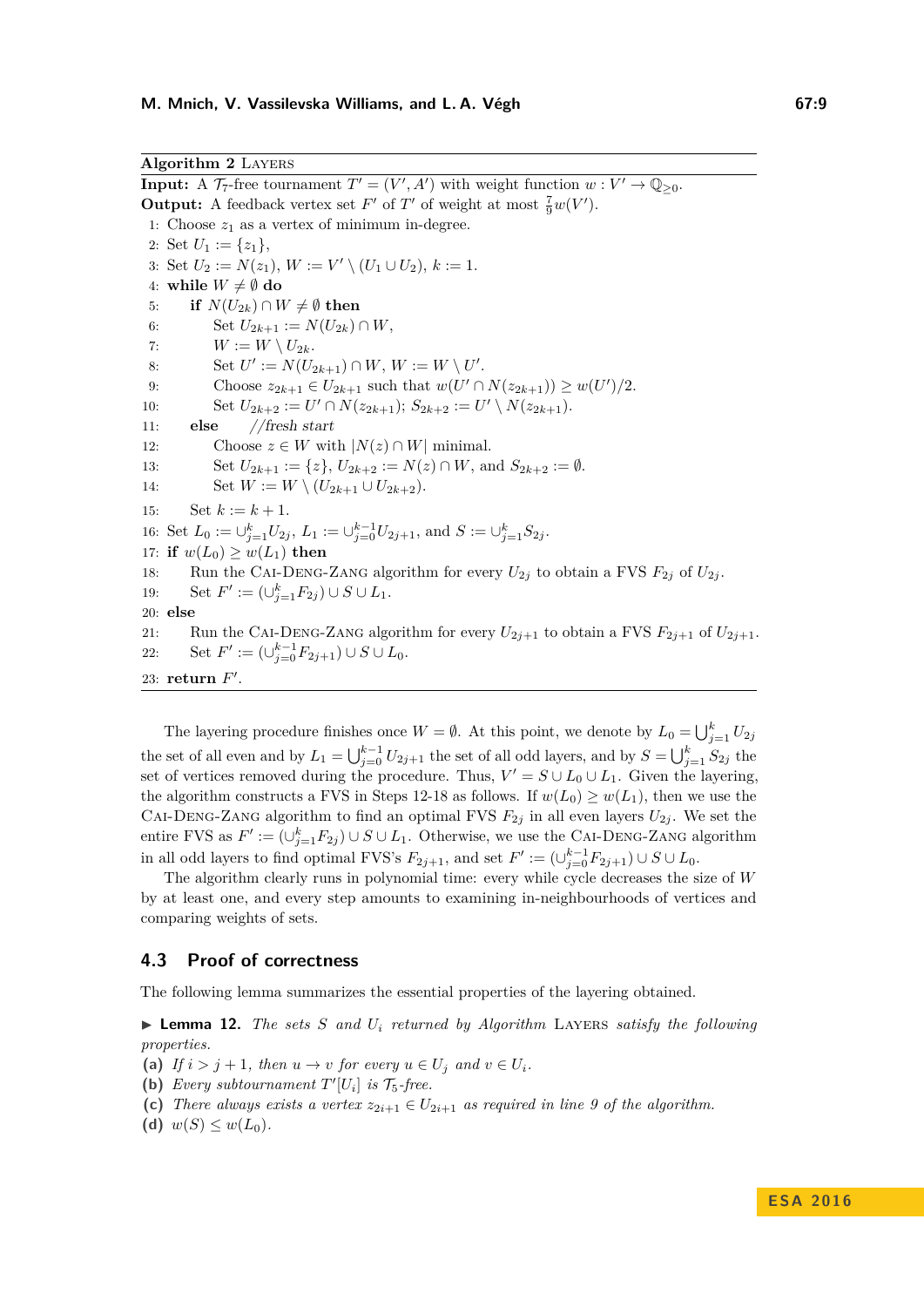#### **67:10 A 7/3-Approximation for Feedback Vertex Sets in Tournaments**

**Proof.** Part (a) is immediate, since if  $u \in U_j$ , then  $N(u) \subseteq \bigcup_{\ell=0}^{j+1} (U_\ell \cup S_\ell)$  (let us use the convention  $S_\ell = \emptyset$  for all odd values of  $\ell$ ).

We prove parts (b) and (c) simultaneously. We prove it for all layers before the first fresh start happens. If  $N(z_1) = \emptyset$ , then  $U_2 = \emptyset$ , hence  $U_1$  and  $U_2$  are trivially  $\mathcal{T}_5$ -free, and  $U_3$  will be obtained by a fresh start. Otherwise, part (b) is a direct consequence of Theorem [11](#page-7-0) for layers  $1 \leq i \leq 4$ , as  $z_1$  was chosen as a minimum in-degree vertex; note that  $V_3(z_1) \neq \emptyset$  and hence  $U_3 = V_3(z_1)$  was not obtained by a fresh start. In this case, the existence of vertex  $z_3 \in U_3$  follows by Theorem [11\(](#page-7-0)c):  $U' = V_4(z_1)$ , and thus  $U'$  is 2-in-dominated by  $U_3$ . This means that there exist  $z, z' \in U_3$  such that  $N(z) \cup N(z') \supseteq U'$  (we allow  $z = z'$ ). Without loss of generality, we may assume  $w(U' \cap N(z)) \geq w(U' \cap N(z'))$ . Then  $z_3 = z$  gives an appropriate choice.

Assuming that  $U_5$  is not obtained by a fresh start, let us apply Theorem [11](#page-7-0) in the tournament *T*<sup> $''$ </sup> that is the restriction of *T*<sup> $'$ </sup> to the ground set  $\{z_3\} \cup U_4 \cup U_5 \cup (U_6 \cup S_6)$ . In *T*<sup>"</sup> we have  $V_3(z_3) = U_5$  and  $V_4(z_3) = U_6 \cup S_6$ , and therefore  $U_5$  and  $U_6 \cup S_6$  are both  $\mathcal{T}_5$ -free. Further,  $U_6 \cup S_6$  is 2-in-dominated by  $U_5$  and therefore we can choose an appropriate  $z_5 \in U_5$ as above. The same argument works for all values of  $i \geq 3$ : consider the restriction of  $T'$  to  ${z_{2i-1}}$  ∪  $U_{2i}$  ∪  $U_{2i+1}$  ∪  $(U_{2i+2}$  ∪  $S_{2i+2}$ , and apply Theorem [11.](#page-7-0) We obtain that  $U_{2i+1}$  and  $U_{2i+2} \cup S_{2i+2}$  are  $\mathcal{T}_5$ -free as well as the choice of  $z_{2i+1} \in U_{2i+1}$ .

Assume now that a certain layer  $U_{2i+1}$  is obtained by a fresh start. Then we can apply the same argument as above to show parts (b) and (c) for all subsequent layers until the next fresh start: we restrict the tournament from *V* to the ground set *W* at the beginning of the iteration when  $U_{2i+1}$  is constructed.

Finally, part (d) is straightforward, since  $w(U_{2i+2}) \geq w(S_{2i+2})$  by the choice of  $z_{2i+2}$ .

We are ready to prove the correctness and approximation ratio of the algorithm.

**Proof of Theorem [4.](#page-5-1)** By Lemma [12\(](#page-8-1)b), the CAI-DENG-ZANG algorithm can be applied in all layers  $U_i$  and finds an optimal FVS  $F_i$  in polynomial time.

First, let us show that the set  $F'$  returned by Algorithm LAYERS is indeed a FVS of  $T'$ . For a contradiction, assume  $V' \setminus F'$  contains a directed triangle *uvs*.

Let us assume  $w(L_0) \geq w(L_1)$ ; the other case follows similarly. In this case,  $V' \setminus F' \subseteq L_0$ . The three vertices  $u, v$  and  $s$  cannot fall into the same layer  $U_{2i}$ , as in every such layer we removed a FVS  $F_{2i}$ . Hence they must fall into at least two different  $U_{2i}$ 's. By Lemma [12\(](#page-8-1)a), if vertices fall into different even layers, then all arcs from the lower layers point towards the higher layers, excluding the possibility of such a triangle.

The proof is complete by showing  $w(F') \leq \frac{7}{9}w(V')$ , or equivalently,  $w(V' \setminus F') \geq \frac{2}{9}w(V')$ .

**Case I:**  $w(L_0) \geq w(L_1)$ . In this case,  $w(V' \setminus F') = \bigcup_{j=1}^{k} (U_{2j} \setminus F_{2j})$ . By Proposition [10,](#page-6-2)  $w(F_{2j}) \leq w(U_{2j})/3$  for all layers, and thus  $w(V' \setminus F') \geq \frac{2}{3}w(L_0)$ . Using Lemma [12\(](#page-8-1)d),  $w(L_0) \ge \max\{w(L_1), w(S)\},\$ and thus  $w(L_0) \ge w(V')/3$ . Thus  $w(V' \setminus F') \ge \frac{2}{9}w(V')$  follows.

**Case II:**  $w(L_0) < w(L_1)$ . Using the same argument as in the previous case, we obtain  $w(V' \setminus F') \geq \frac{2}{3}w(L_1)$ . Again using Lemma [12\(](#page-8-1)d),  $w(L_1) > w(L_0) \geq w(S)$ , and therefore  $w(L_1) \geq w(V')/3$ , implying  $w(V' \setminus F') \geq \frac{2}{9}w(V')$  $\blacksquare$ ).

# <span id="page-9-0"></span>**4.4 Proof of Theorem [11](#page-7-0)**

Let us first verify part (c):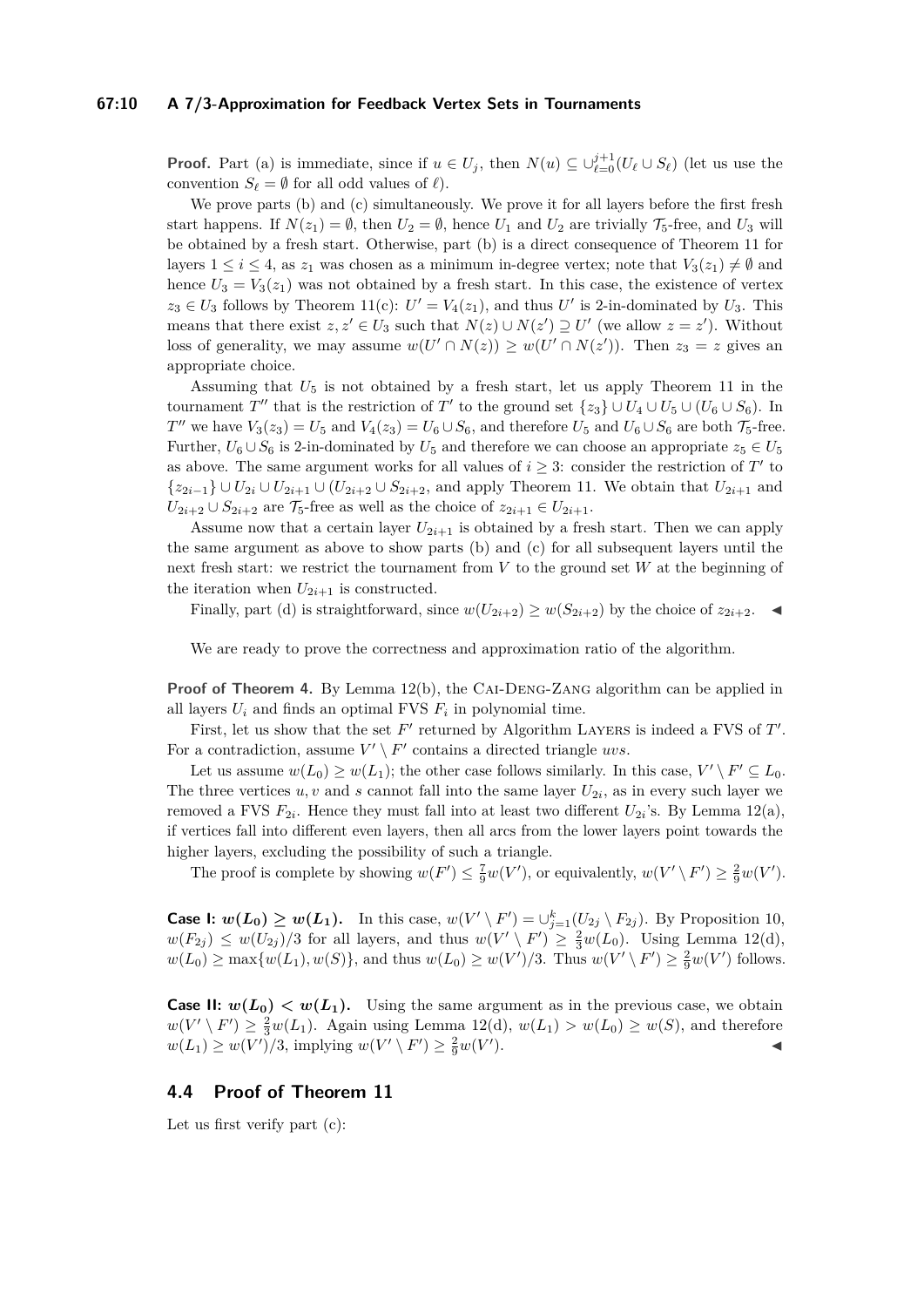**Example 13.** Let *z* be a minimum in-degree vertex in a  $\mathcal{T}_7$ -free tournament. Then  $V_2(z)$  is  $\mathcal{T}_5$ -free. If  $V_2(z) \neq \emptyset$ , then  $V_3(z) \neq \emptyset$ .

**Proof.** The claim is trivial if  $V_2(z) = \emptyset$ . Hence we assume  $V_2(z) \neq \emptyset$  in the sequel. We first claim that for every  $u \in V_2(z)$  there must exist a  $v \in V_3(z)$  with  $v \to u$ . Indeed, assume that for some *u* there exists no such *v*. Then  $N(u) \subsetneq V_2(z) = N(z)$  must hold. This is a contradiction to the choice of *z* with  $|N(z)|$  minimum. This already shows that  $V_3(z) \neq \emptyset$ .

Consider a subset  $H \subseteq V_3(z)$  containing at least one vertex *v* with  $v \to u$  for every  $u \in V_2$ ; choose *H* minimal for containment. If  $|H| \geq 3$ , then there must be three vertices  $v_1, v_2, v_3 \in H$ , and three vertices  $u_1, u_2, u_3 \in V_2(z)$  such that  $v_i \to u_i$  for  $i = 1, 2, 3$ , while  $u_i \to v_j$  if  $i \neq j$ . Then *z* and these vertices together form an  $S_7 \in \mathcal{T}_7$  subtournament as in Fig. [1\(](#page-3-0)b), a contradiction.

Hence  $|H| \leq 2$ . For a contradiction, assume  $X \subseteq V_2(z)$  forms a  $\mathcal{T}_5$ -graph  $(|X| = 5)$ . There exists a  $v \in H$  with  $|\{s \in X : v \to s\}| \geq 3$ . We claim that  $X \cup \{v, z\} \in \mathcal{T}_7$ . Indeed, assume it contains a transitive tournament *Y* on 5 vertices. Since  $X \in \mathcal{T}_5$ ,  $|X \cap Y| \leq 3$ ; hence  $v, z \in Y$  and  $|X \cap Y| = 3$ . There must be a vertex  $t \in X \cap Y$  with  $v \to t$ , and thus  $vtz$ is a directed triangle, a contradiction.

For (a) and (b) of Theorem [11,](#page-7-0) we show that the 2-in-domination claim implies  $\mathcal{T}_5$ -freeness:

▶ **Lemma 14.** Let *z* be an arbitrary vertex in a  $\mathcal{T}_7$ -free tournament. For  $i \geq 3$ , if  $V_i(z)$  is *2-in-dominated by*  $V_{i-1}(z)$ *, then*  $V_i(z)$  *is*  $\mathcal{T}_5$ -free.

**Proof.** Consider a  $\mathcal{T}_5$ -subtournament *X* in  $V_i(z)$ . By 2-in-domination, there must be a *v* ∈ *V*<sub>*i*−1</sub>(*z*) such that  $|N(v) \cap X| \ge 3$ . Let  $s \in V_{i-2}(z)$  be such that  $v \to s$ . We obtain a contradiction as in the previous proof, showing that  $X \cup \{v, s\} \in \mathcal{T}_7$ . Indeed, assume that *X* ∪ {*v, s*} has a transitive subtournament *Y* of size 5. We have  $|X \cap Y|$  ≤ 3 since *X* is  $\mathcal{T}_5$ ; thus  $|X \cap Y| = 3$ , and  $v, s \in Y$ . But then there exists a vertex  $t \in X \cap Y \cap N(v)$ . We have *s* → *t* because  $N(s) \cap V_{i-1}(z) = ∅$ . Thus *stv* is a directed triangle.

The proof of Theorem [11](#page-7-0) is complete by the following two lemmata, that show that both  $V_3(z)$  and  $V_4(z)$  are 2-in-dominated by the previous layer.

**Example 15.** For an arbitrary vertex *z* in a  $\mathcal{T}_7$ -free tournament  $T'$ , the set  $V_3(z)$  is 2-in*dominated by*  $V_2(z)$ *.* 

**Proof.** Let  $H \subseteq V_2(z)$  be a minimal set for containment that in-dominates  $V_3(z)$ . We show that  $|H| \leq 2$ . Indeed, if  $|H| \geq 3$ , then again there must be a tournament  $S_7 \in \mathcal{T}_7$  as in Fig. [1\(](#page-3-0)b), formed by *z*, three vertices in  $V_2(z)$  and three in  $V_3(z)$ .

In the sequel, let  $\{a, b\} \subseteq V_2(z)$  be a set that 2-in-dominates  $V_3(z)$ .

<span id="page-10-0"></span>**Example 16.** For an arbitrary vertex *z* in a  $\mathcal{T}_7$ -free tournament  $T'$ , the set  $V_4(z)$  is 2-in*dominated by*  $V_3(z)$ .

**Proof.** For sake of contradiction, assume that any minimal set in  $V_3(z)$  that 2-in-dominates  $V_4(z)$  has size at least 3. Then there must exists vertices  $u_1, u_2, u_3 \in V_3(z)$  and  $v_1, v_2, v_3 \in V_4(z)$  such that  $v_i \to u_i$  for  $i = 1, 2, 3$ , while  $u_i \to v_j$  if  $i \neq j$ .

If all  $u_1, u_2, u_3 \in N(a)$ , then  $\{a, u_1, u_2, u_3, v_1, v_2, v_3\}$  forms a tournament in  $\mathcal{T}_7$ , a contradiction. A similar argument applies for *b*. We may therefore assume (by possibly renaming the indices) that  $u_1 \rightarrow a, u_2 \rightarrow a, u_3 \rightarrow b, a \rightarrow u_3$ , and  $b \rightarrow u_2$ . See Fig. [2.](#page-11-1)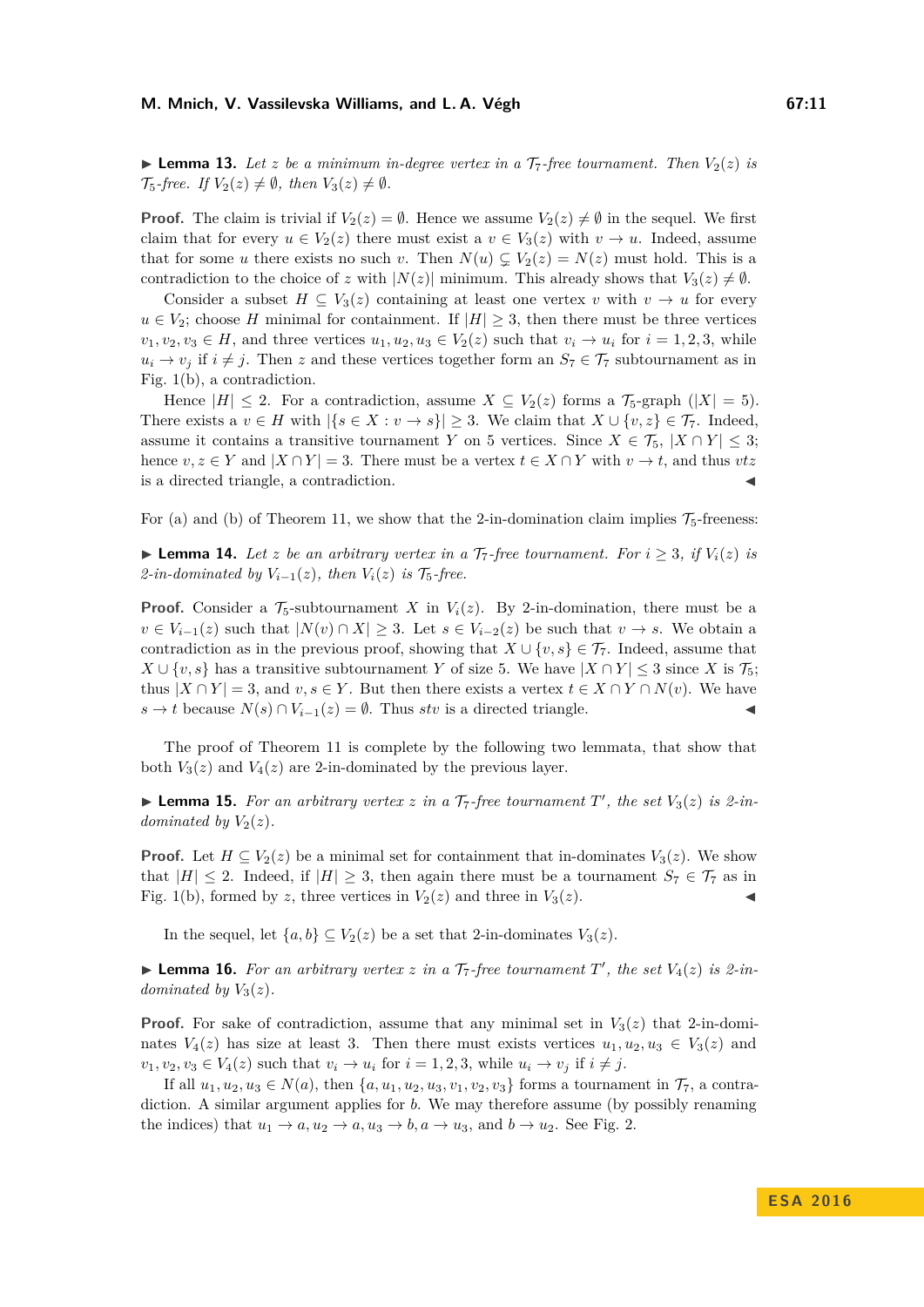#### <span id="page-11-1"></span>**67:12 A 7/3-Approximation for Feedback Vertex Sets in Tournaments**



**Figure 2** Illustration of the proof of Lemma [16.](#page-10-0) A few directed edges that are not portrayed are: from z to each one of  $\{u_1, u_2, u_3, v_1, v_2\}$  and from each of  $\{a, b\}$  to each of  $\{v_1, v_2\}$ .

Since *T*<sup>'</sup> is  $\mathcal{T}_7$ -free, then every 7-vertex subgraph of  $\{z, a, b, u_1, u_2, u_3, v_1, v_2, v_3\}$  must contain a transitive tournament on 5 vertices. Let  $Q = \{z, a, b, u_2, u_3\}$ , and for  $i = 1, 2$ , let  $Q_i = Q \cup \{u_1, v_i\}$ . Let  $T_i$  be a transitive tournament on 5 nodes in  $Q_i$ .

Notice that *Q* forms a  $\mathcal{T}_5$ . Because of this, for  $i = 1, 2$  it holds  $\{u_1, v_i\} \subseteq T_i$ . Furthermore, *b, u*<sub>3</sub>*, z* cannot all be in  $T_i$  since they form a directed triangle; so  $\{a, u_2\} \cap T_i \neq \emptyset$ . A symmetric argument shows that  $\{b, u_3\} \cap T_i \neq \emptyset$  as well.

Now, since either  $u_2 \to u_1$  or  $u_1 \to u_2$ , either  $u_2u_1v_2$  or  $u_1u_2v_1$  forms a directed triangle. Thus,  $u_2 \notin T_i$  for either  $i = 1$  or  $i = 2$ . For the same  $i, a \in T_i$  because of  $\{a, u_2\} \cap T_i \neq \emptyset$ . Then *z* cannot be in  $T_i$  because  $u_1az$  forms a directed triangle. Hence  $T_i = \{a, b, u_1, u_3, v_i\}$ , and this implies that (i)  $a \to b$  since  $a \to u_3 \to b$ , (ii)  $u_1 \to u_3$  since  $u_1 \to a \to u_3$ , and (iii)  $u_1 \rightarrow b$  since  $u_1 \rightarrow a \rightarrow b$ , using (i).

As noted above,  $\{u_1, v_1\} \subseteq T_1$ . By (ii),  $v_1u_1u_3$  forms a directed triangle, and by (iii),  $v_1u_1b$  forms a triangle. Hence, neither  $u_3$  nor *b* can be contained in  $T_1$ , contradicting that  ${b, u_3} \cap T_1 \neq \emptyset$ . This completes the proof of Lemma [16.](#page-10-0)

# <span id="page-11-0"></span>**5 Connections to Tournament Colouring**

We explore a connection to the notion of heroes and celebrities in tournaments studied by Berger, Choromanski, Chudnovsky, Fox, Loebl, Scott, Seymour and Thomassé [\[3\]](#page-12-7). Colouring a tournament means partitioning its vertex set into transitive subtournaments; the chromatic number of a tournament is the minimum number of colours needed. A tournament *H* is called a *hero*, if there exists a constant  $c_H$  such that every *H*-free tournament has chromatic number at most  $c_H$ . Further, *H* is called a *celebrity*, if for some constant  $c'_H > 0$ , every *H*-free tournament *T* has a transitive subtournament of size at least  $c_H'|V(T)|$ . Clearly, every hero is a celebrity; Berger et al. show that the converse also holds: every celebrity is a hero. Their work gives a characterization of all tournaments that are heros (or equivalently, celebrities).

In this context, our Theorem [4](#page-5-1) shows that  $\mathcal{T}_7$  collectively form a celebrity set. Further, our constant  $c' = 2/9$  seems much better than the constants that could be derived using the techniques of Berger et al. [\[3\]](#page-12-7). The set  $\mathcal{T}_7$  includes some heros as well as some non-hero tournaments. In contrast, the set  $\mathcal{T}_5$  is precisely the set of heros on 5 vertices.

Berger et al.'s [\[3\]](#page-12-7) characterization rules out the following possible modification of our algorithm to obtain a 2-approximation for the FEEDBACK VERTEX SET in tournaments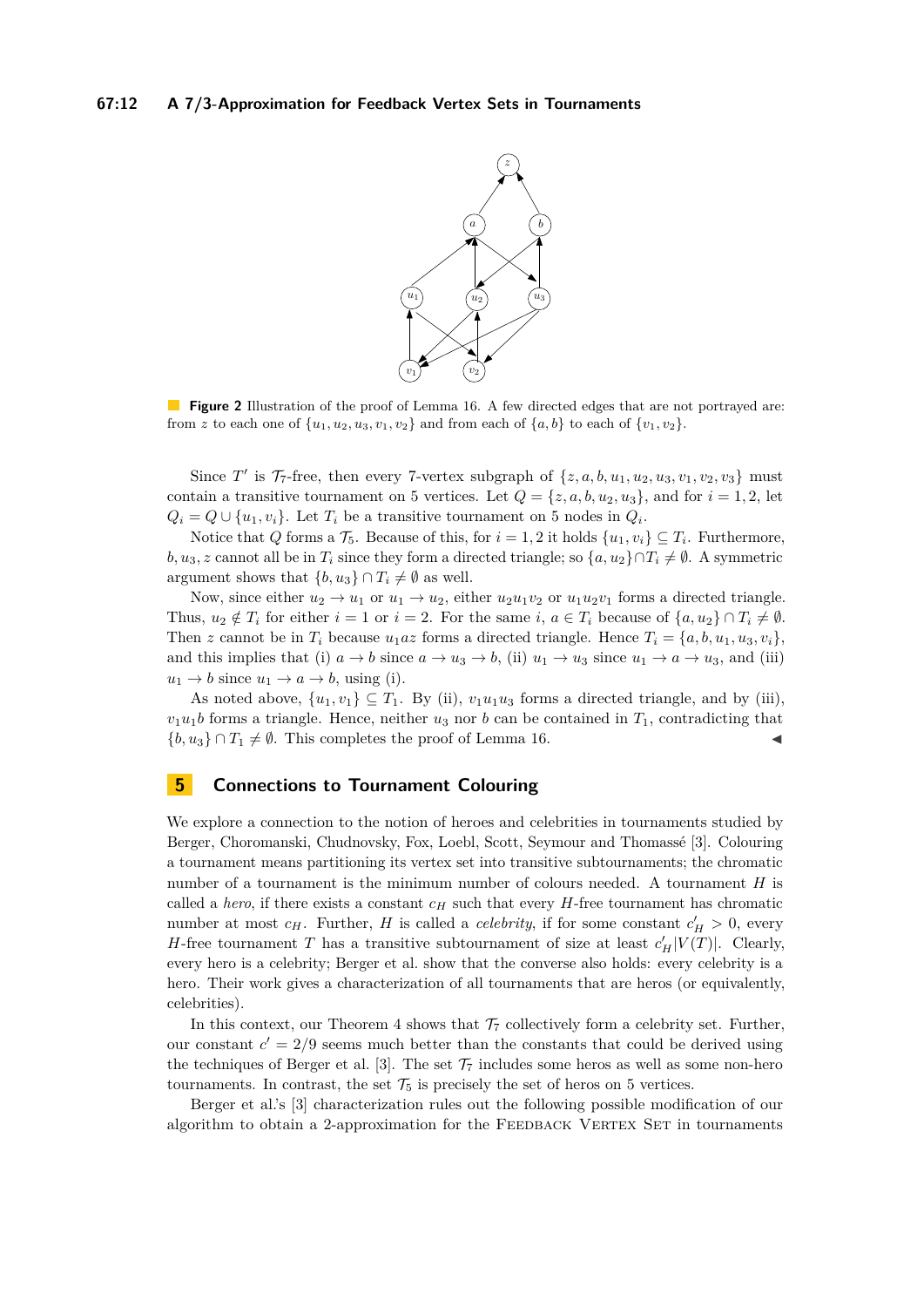problem. Instead of  $\mathcal{T}_7$ , one could use the single tournament  $ST_6$ , the unique 6-vertex tournament not containing a transitive subtournament of order 4 [\[19\]](#page-13-5). All copies  $ST_6$  can be removed from the input tournament by losing a factor 2 in the approximation ratio only (instead of losing  $7/3$  by removing copies of subtournaments from  $\mathcal{T}_7$ ). However, according to Berger et al. [\[3,](#page-12-7) Thm. 1.2], *ST*<sup>6</sup> is *not* a hero, and hence there is no hope to prove a version of Theorem [4](#page-5-1) for this setting.

#### **References**

- <span id="page-12-2"></span>**1** Jeffrey S. Banks. Sophisticated voting outcomes and agenda control. *Soc. Choice Welf.*, 1(4):295–306, 1985.
- <span id="page-12-5"></span>**2** Reuven Bar-Yehuda and Dror Rawitz. On the equivalence between the primal-dual schema and the local ratio technique. *SIAM J. Discrete Math.*, 19(3):762–797, 2005.
- <span id="page-12-7"></span>**3** Eli Berger, Krzysztof Choromanski, Maria Chudnovsky, Jacob Fox, Martin Loebl, Alex Scott, Paul Seymour, and Stéphan Thomassé. Tournaments and colouring. *J. Combin. Theory Ser. B*, 103(1):1–20, 2013.
- <span id="page-12-6"></span>**4** Mao-Cheng Cai, Xiaotie Deng, and Wenan Zang. An approximation algorithm for feedback vertex sets in tournaments. *SIAM J. Comput.*, 30(6):1993–2007 (electronic), 2001.
- <span id="page-12-13"></span>**5** Mao-cheng Cai, Xiaotie Deng, and Wenan Zang. A min-max theorem on feedback vertex sets. *Math. Oper. Res.*, 27(2):361–371, 2002.
- <span id="page-12-3"></span>**6** Irit Dinur and Samuel Safra. On the hardness of approximating minimum vertex cover. *Ann. of Math. (2)*, 162(1):439–485, 2005.
- <span id="page-12-8"></span>**7** Michael Dom, Jiong Guo, Falk Hüffner, Rolf Niedermeier, and Anke Truss. Fixed-parameter tractability results for feedback set problems in tournaments. *J. Discrete Algorithms*, 8(1):76–86, 2010.
- <span id="page-12-1"></span>**8** Guy Even, Joseph (Seffi) Naor, Baruch Schieber, and Madhu Sudan. Approximating minimum feedback sets and multicuts in directed graphs. *Algorithmica*, 20(2):151–174, 1998.
- <span id="page-12-17"></span>**9** Samuel Fiorini, Gwenaël Joret, and Oliver Schaudt. Improved approximation algorithms for hitting 3-vertex paths. In *Proc. IPCO 2016*, volume 9682 of *Lecture Notes Comput. Sci.*, pages 238–249, 2016.
- <span id="page-12-9"></span>**10** Fedor V. Fomin, Serge Gaspers, Daniel Lokshtanov, and Saket Saurabh. Exact algorithms via monotone local search. In *Proc. STOC 2016*, pages 764–775, 2016.
- <span id="page-12-11"></span>**11** Serge Gaspers and Matthias Mnich. Feedback vertex sets in tournaments. *J. Graph Theory*, 72(1):72–89, 2013.
- <span id="page-12-15"></span>**12** Kamal Jain. A factor 2 approximation algorithm for the generalized Steiner network problem. *Combinatorica*, 21(1):39–60, 2001.
- <span id="page-12-0"></span>**13** Richard M. Karp. Reducibility among combinatorial problems. In *Complexity of computer computations (Proc. Sympos., IBM Thomas J. Watson Res. Center, Yorktown Heights, N.Y., 1972)*, pages 85–103. Plenum, New York, 1972.
- <span id="page-12-4"></span>**14** Subhash Khot and Oded Regev. Vertex cover might be hard to approximate to within  $2-\epsilon$ . *J. Comput. System Sci.*, 74(3):335–349, 2008.
- <span id="page-12-16"></span>**15** Michael Krivelevich. On a conjecture of Tuza about packing and covering of triangles. *Discrete Math.*, 142(1):281–286, 1995.
- <span id="page-12-12"></span>**16** Mithilesh Kumar and Daniel Lokshtanov. Faster exact and parameterized algorithm for feedback vertex set in tournaments. In *Proc. STACS 2016*, volume 47 of *Leibniz Int. Proc. Informatics*, pages 49:1–49:13, 2016.
- <span id="page-12-14"></span>**17** Lap Chi Lau, R. Ravi, and Mohit Singh. *Iterative methods in combinatorial optimization*. Cambridge Texts in Applied Mathematics. Cambridge University Press, New York, 2011.
- <span id="page-12-10"></span>**18** John W. Moon. On maximal transitive subtournaments. *Proc. Edinburgh Math. Soc. (2)*, 17:345–349, 1970/71.